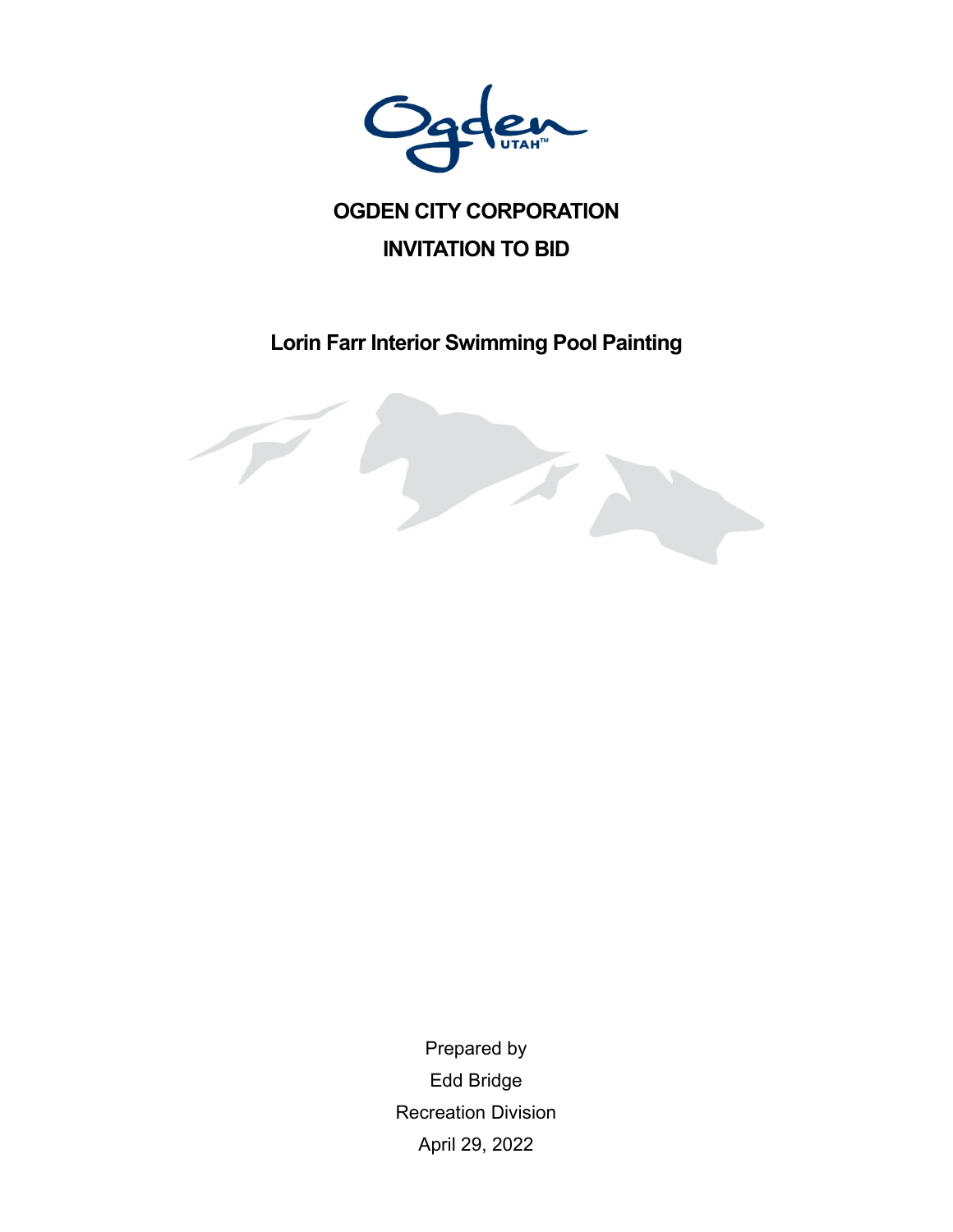## **OGDEN CITY CORPORATION INVITATION TO BID**

## **Lorin Farr Interior Swimming Pool Painting Contract**

Ogden City is accepting sealed bids from qualified Contractors interested in furnishing the labor and materials to complete the following work on the Lorin Farr swimming pools - Remove all interior existing paint, clean the plaster and prep for painting, apply **Ramnuc** pool paint with grit to ensure the pools have a non-slip bottom and at all entry points. All work must meet current industry standards and all federal, state and local rules and regulations.

A **mandatory** pre-bid meeting will be held at the Lorin Farr Community Swimming Pool located at 1691 Gramercy Ave Ogden, UT84414 on May 10, 2022 at 10 AM. All firms intending to submit a bid are REQUIRED to attend the meeting to obtain relevant information.

 Bid information packets may be downloaded from the Ogden City Website located https://www.ogdencity.com/264/Purchasing.

Bidders are responsible for securing any and all addenda issued.

Sealed bids shall be submitted to the Purchasing Office, c/o the 1<sup>st</sup> Floor Information / Constable Desk of the Municipal Building located at 2549 Washington Blvd., Ogden, Utah, **by May 19, 2022, no later than 2 PM.** At which time, bids will be opened and read aloud at the 7<sup>th</sup> Floor Conference room in the same address**. LATE BIDS WILL NOT BE ACCEPTED**.

The City reserves the right to accept or reject any bids that best serve its convenience and/or is found to be in the best interest of the City.

Ogden City encourages and welcomes bids from local, small, women and minority owned businesses and other disadvantaged business enterprises.

**Published: April 30 & May 7, 2022**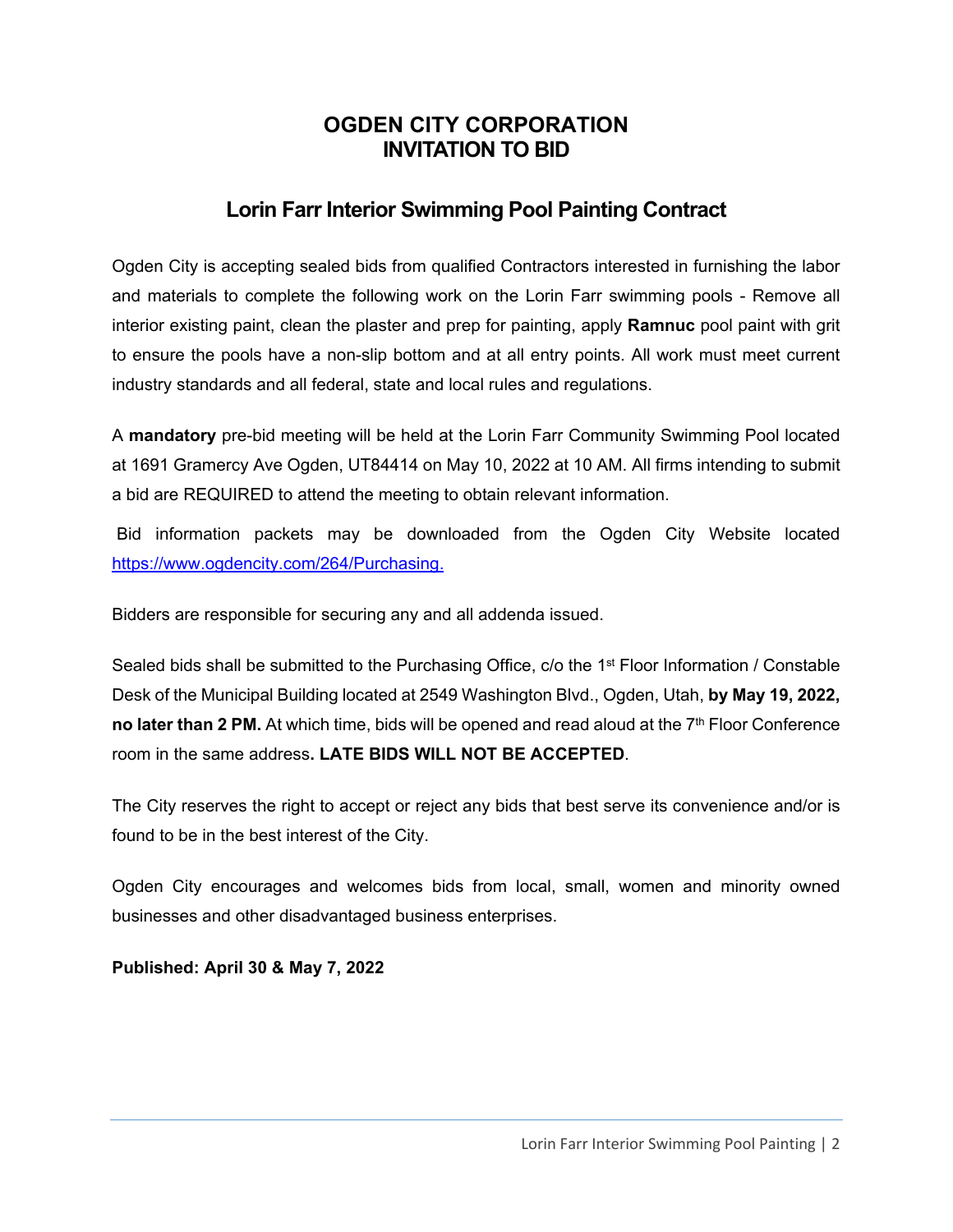# **OGDEN CITY CORPORATION INVITATION TO BID**

## **Lorin Farr Interior Swimming Pool Painting**

### **I. SCOPE OF WORK – BIDDER'S OBLIGATIONS**

Contractor will be responsible for:

- Reviewing of construction or specification documents prior to submitting a bid (Refer to Exhibit A).
- Attending the mandatory pre-bid meeting to obtain relevant information and measurements.
- Investigating and notifying project manager all applicable construction and labor conditions, market conditions, quantities, and the character of the work as they affect the cost, progress, performance, or furnishing of the work.
- Competitively bidding the required work, negotiating, and contracting with subcontractors to accomplish the work, as applicable.
- Completing the Project on time and within budget per the plans and specifications.

#### **Proposed Start Date:** ASAP

**Proposed Finish Date:** June 10, 2022

#### **PROJECT MANAGER:**

Edd Bridge Ogden City Recreation Recreation Manager Desk Phone: 801-629-8259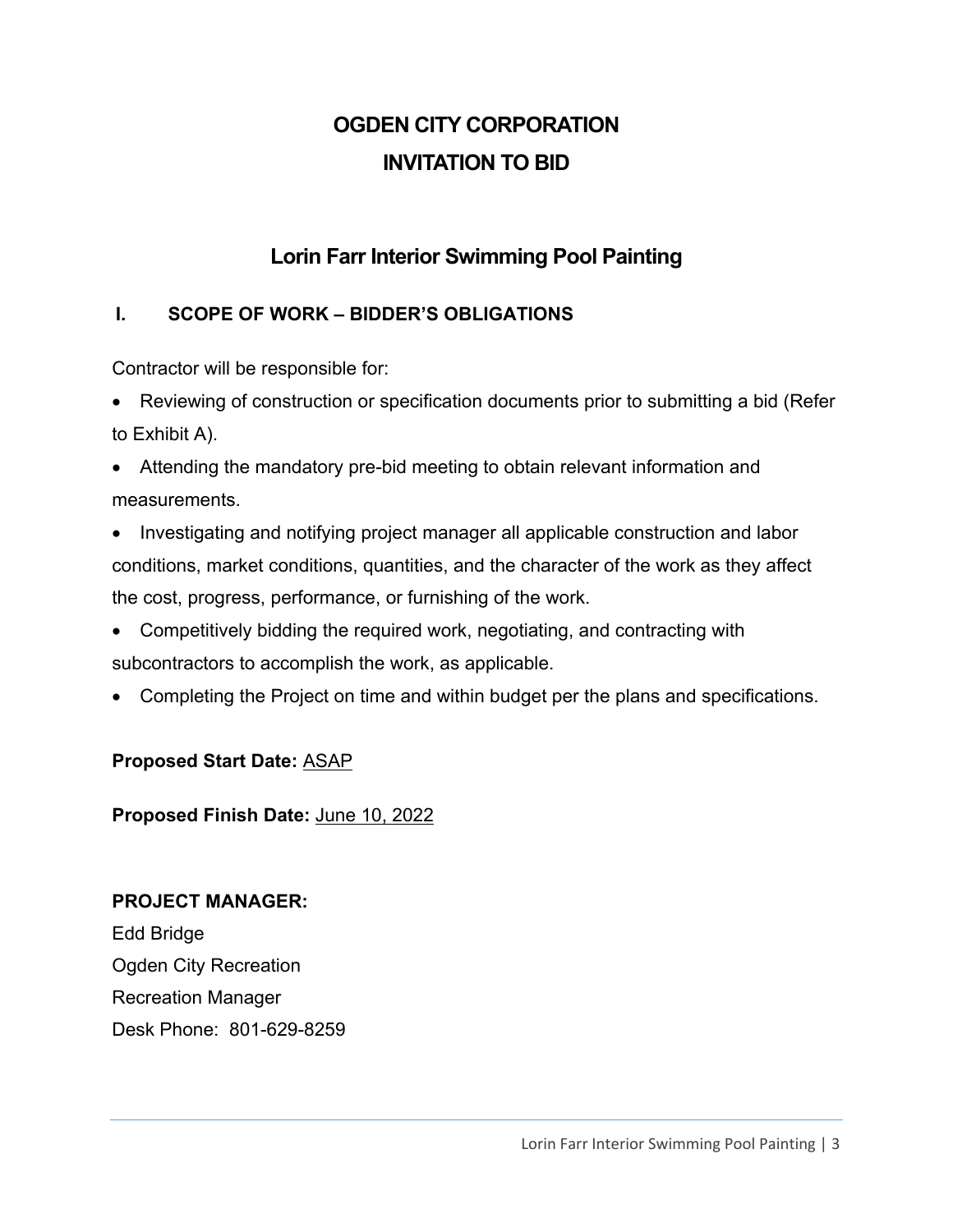#### **II. BID CONTENT**

Ogden City will accept bids from contractors that are capable of providing all of the work described in the drawings and specifications. Applicants shall include qualifications for work set forth in the Scope of Work for which it proposes to provide services. Each bid must include, at a minimum, the following information:

- 1. Exhibit B Completed Contractor Form
- 2. Exhibit C Completed Bid Form
- 3. Exhibit D Addenda Acknowledgement, if applicable
- 4. Bid Security (Refer to Section V)

#### **III. BID REVIEW AND ASSESSMENT**

Bids will be reviewed based on the requirements indicated in Section II. Ogden City Corporation shall have the right to verify the accuracy of all information submitted and to make such investigation, as it deems necessary to determine the ability of a prospective Contractors to perform the obligations in the response. Ogden City reserves the right to reject any response where the available evidence or information does not satisfy Ogden City that the prospective Contractor is qualified to carry out properly the obligations of the response, is a person or firm of good reputation or character for strict, complete, and faithful performance of business obligations, or if the prospective Contractor refuses to cooperate with and assist Ogden City in the making of such investigation.

#### **IV. INSURANCE REQUIREMENTS**

The awarded Contractor shall procure and maintain for the duration of the contract insurance against claims for injuries to persons or damages to property which may arise from or in connection with the performance of the work hereunder by Contractor, its agents, representatives, employees or subcontractors. The cost of such insurance shall be included in Contractor's bid. The amount of insurance shall not be less than: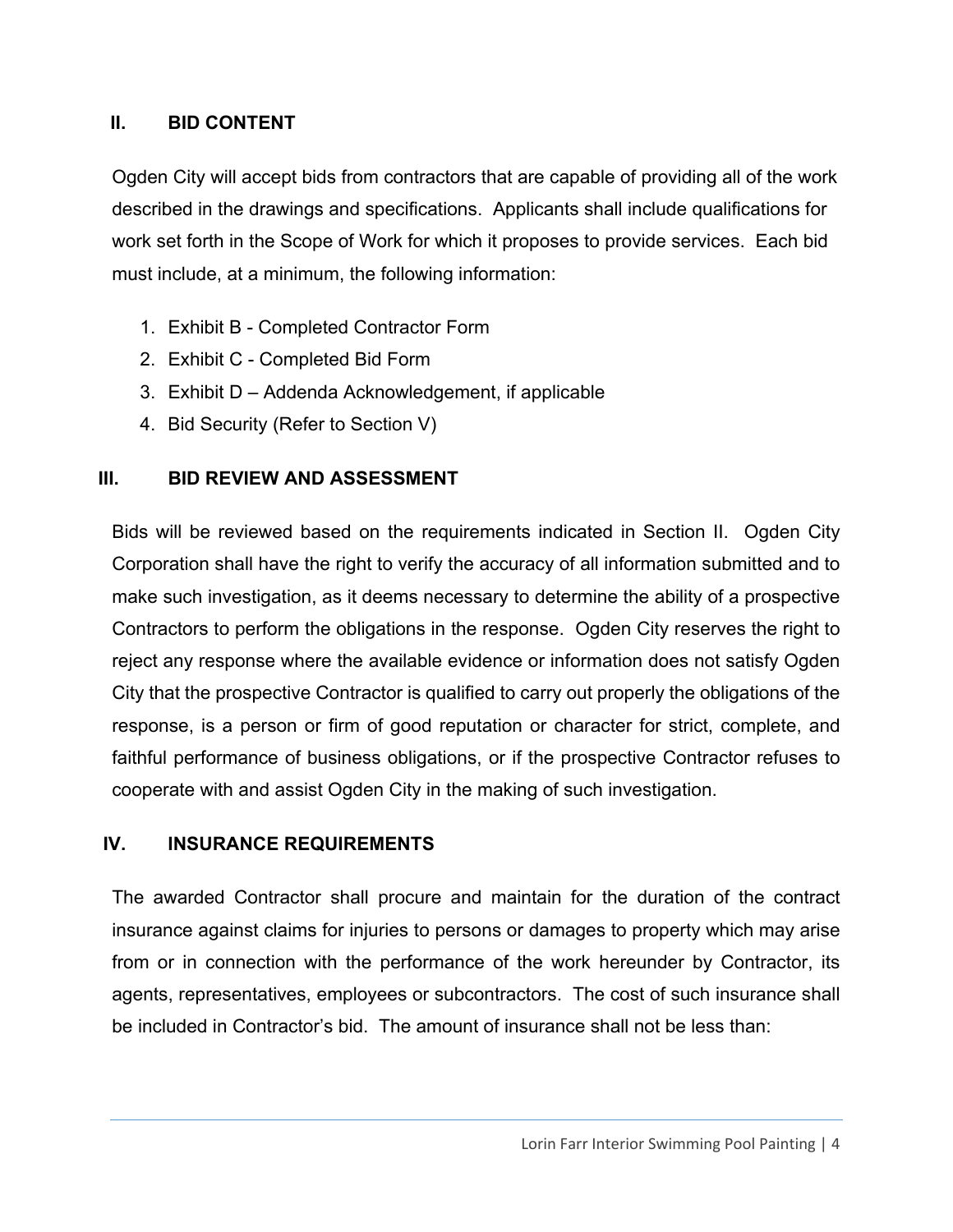**Commercial General Liability**: \$1,000,000 combined single limit per occurrence and \$3,000,000 general aggregate for bodily injury, personal injury and property damage. Policy to include coverage for premises and operations, contractual liability, personal injury liability, products/completed operations liability, broad-form property damage (if applicable) and independent contractors' liability (if applicable) written on an occurrence form.

**Business Automobile Liability**: \$1,000,000 combined single limit per accident for bodily injury and property damage for owned, non-owned and hired autos.

**Workers' Compensation and Employers' Liability: iii)** Workers' Compensation and Employer's Liability: Worker's Compensation limits as required by the Labor Code of the State of Utah and employer's liability with limits of \$1,000,000 per accident.

 Each Insurance policy required by this Agreement shall contain the following clause:

 "This insurance shall not be suspended, voided, canceled, reduced in coverage or in limits except after thirty days prior written notice by certified mail, return receipt requested, has been given to the City."

 "It is agreed that any insurance or self-insurance maintained by Ogden City, its elected and appointed officials, employees, agents and volunteers shall be in excess of Contractor's insurance and shall not contribute with insurance provided by this policy."

Each insurance policy required by this Agreement, excepting policies for Workers' Compensation, shall contain the following clause:

 "Ogden City, its elected and appointed officials, employees, volunteers and agents are to be named as additional insureds in respect to operations and activities of, or on behalf of, the named insured as performed under Agreement with the City."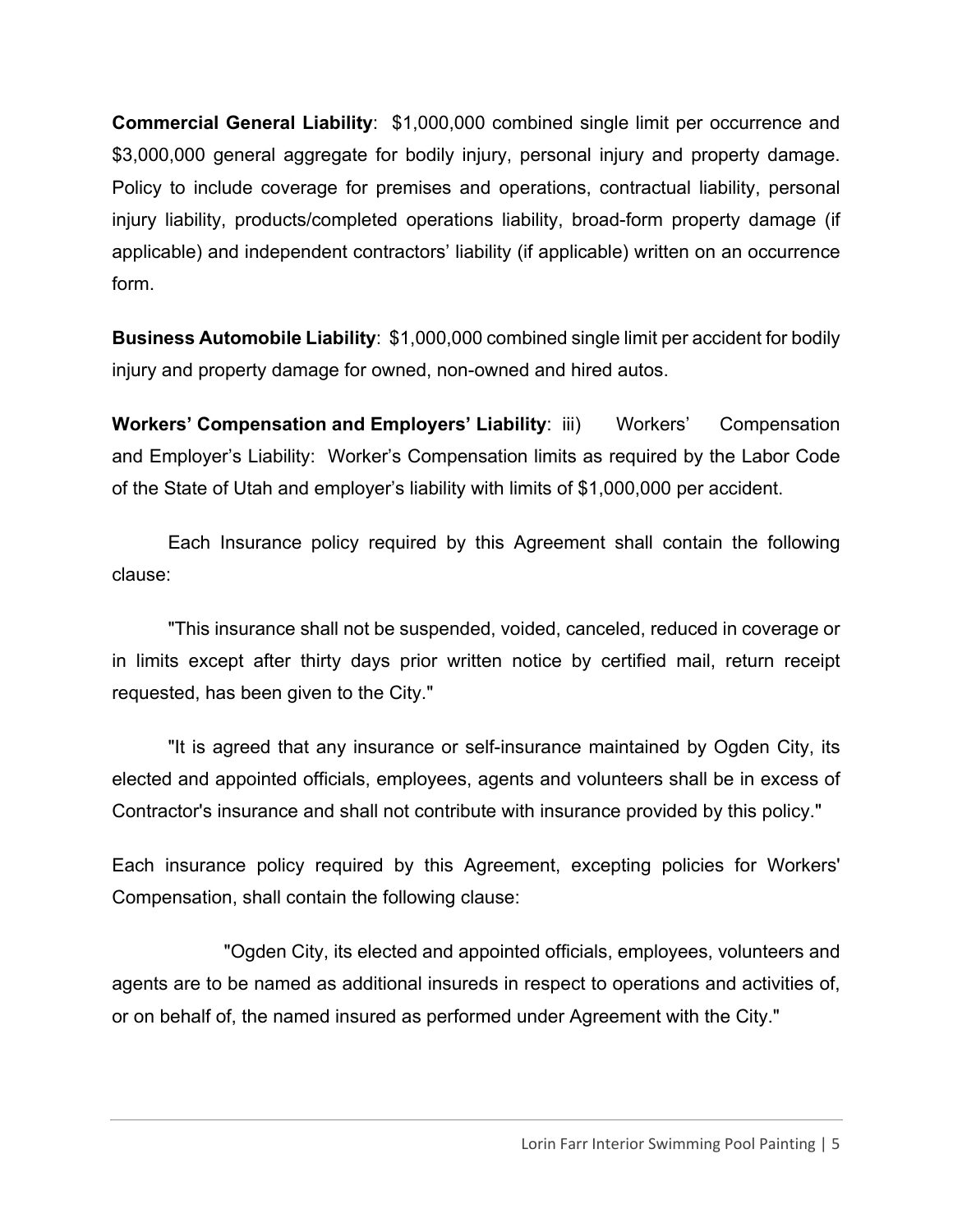Insurance is to be placed with insurers acceptable to and approved by the City. Contractor's insurer must be authorized to do business in Utah at the time the contract is executed and throughout the time period the contract is maintained, unless otherwise agreed in writing by the City. Failure to maintain or renew coverage or to provide evidence of renewal will be treated by City as a material breach of contract.

 The City shall be furnished with original certificates of insurance and endorsements effecting coverage required within, signed by a person authorized by that insurer to bind coverage on its behalf. All certificates and endorsements are to be received by the City before work commences. Contractor shall furnish a performance bond to the City in an amount not less than the contract price. The City reserves the right to require complete, certified copies of all required insurance policies at any time.

 Any deductibles or self-insured retentions must be declared to and approved by the City. At the option of the City, either: the insurer shall reduce or eliminate such deductibles or self-insured retentions as respects the City, its elected and appointed officials, employees, agents and volunteers; or contractor shall provide a financial guarantee satisfactory to the City guaranteeing payment of losses and related investigations, claim administration and defense expenses.

 Contractor shall include all subcontractors and insured under its policies or shall furnish separate certificates and endorsements for each subcontractor. All coverages for subcontractors shall be subject to all of the requirements stated herein.

 Nothing contained herein shall be construed as limiting in any way the extent to which Contractor may be held responsible for payments of damages to persons or property resulting from Contractor's or its subcontractor's performance of the work covered under this Agreement.

Contractor's Obligation to Verify Employment Status: Contractor shall register and participate in the Status Verification System and comply with Utah Code Ann. Section 63G-11-103 of the Utah Identity Document and Verification Act.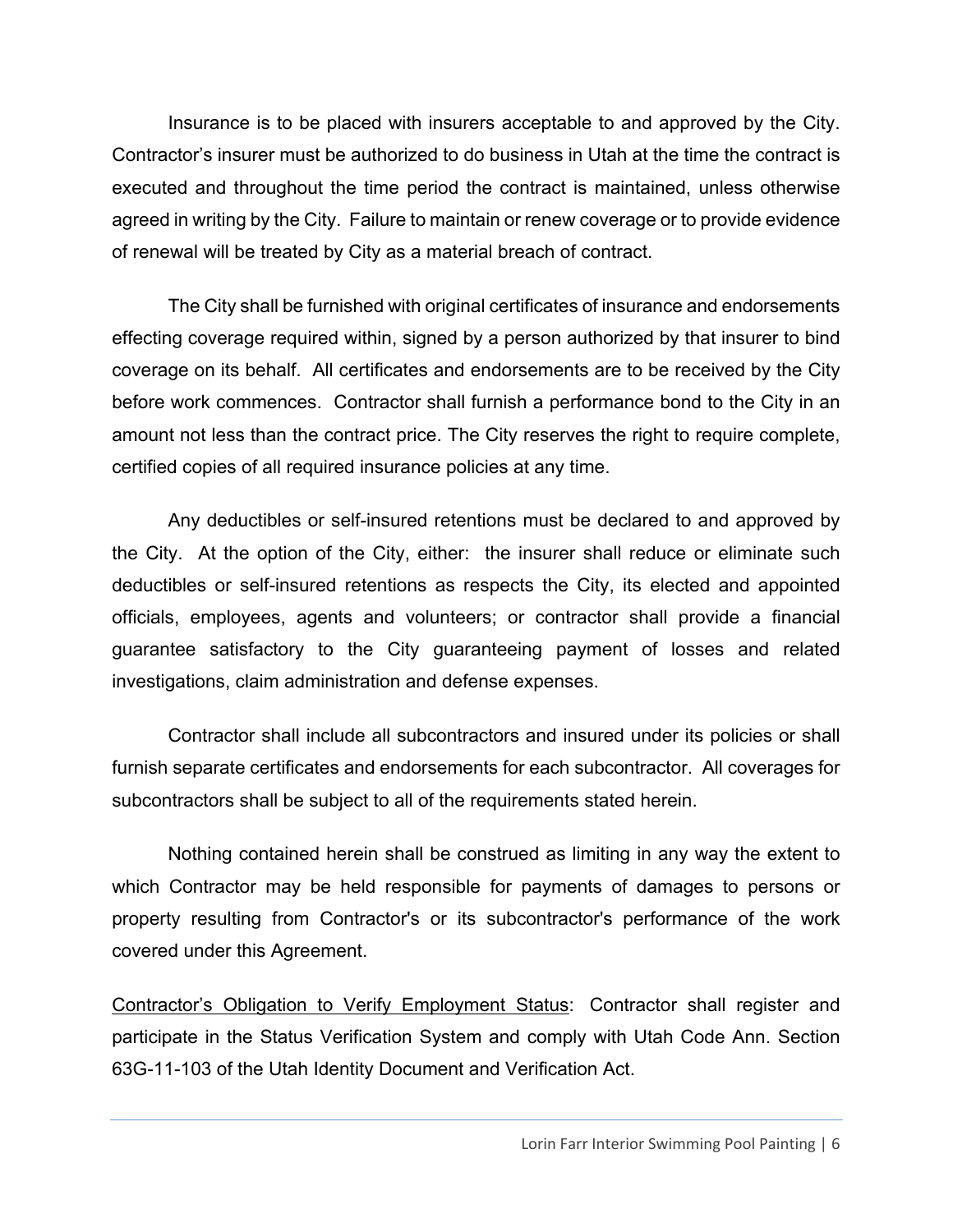#### **V. BONDING REQUIREMENTS**

Submission of a Bid constitutes a promise that the Bidder will enter the Contract Documents in the form presented in the Contract Documents. Bidders should carefully examine all Contract Documents, including the required Bonds and insurance to be provided by the Bidder.

#### **A. BID SECURITY**

a. Amount of Bid Security: A Bid Security must accompany each Bid. The total amount of the Bid on which Bid security is to be based shall be the sum of all items of the Bid constituting the maximum amount of the possible award to the Bidder. The Bond amount must equal at least five (5) percent of the total amount of the Bid. The Bid Security may be in the form of a Cashier's check or Bid Bond. No other form of Bid Security will be accepted.

 Bid Bond: The Bond shall accompany and be attached to the Bid and shall be issued by a surety company authorized to do business in the State of Utah. The Bond shall guarantee that the Bidder, if awarded the work will promptly enter into the Construction Contract to perform the work in the manner required by the Contract Documents. The original bid bond document needs to be submitted along with the bid form.

 Cashier's Check: If a cashier's check is used in lieu of a Bid Bond, the cashier's check must be drawn on a bank doing business in the State of Utah and made payable to Ogden City Corporation. Note that personal or company checks are not acceptable as bid security. If a cashier's check is used in lieu of a Bid Bond or if the Bid Bond does not specifically so provide, a certificate from an approved surety company guaranteeing execution of performance and payment bonds in the full amount of the bid must accompany the bid.

b. Return of Bid Security: Owner will return Bid security to Contractor within seven (7) days after receipt of the Construction Contract by Ogden City Purchasing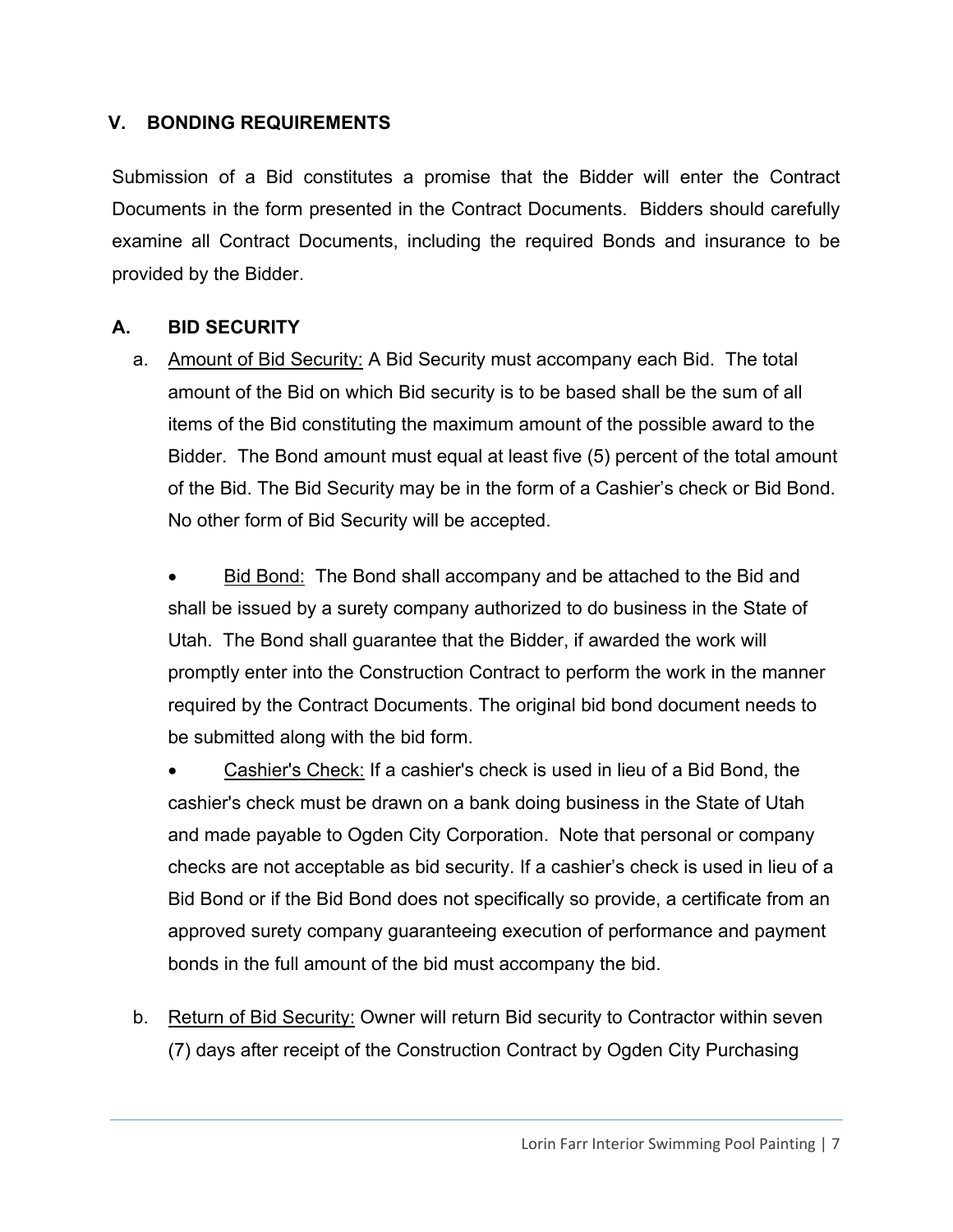Division. Bid Bonds and cashier's checks of the lowest three Bidders will be held until the Construction Contract is awarded and a signed copy received by Ogden City Purchasing Division or all bids have been rejected. All other bid securities shall be returned following the bid opening. The liability of Owner in regards to the checks shall be limited only to the return of the checks.

c. Default: In the event of failure or refusal of the Bidder to enter into the Construction Contract and the delivery to the Owner a Performance Bond, Payment Bond and any other Bonds or documents required by the Contract Documents after Notice of Intent to Award by the Owner, the Bidder forfeits the sum of the Bid Bond or cashier's check as liquidated damages to the Owner.

#### **B. CONTRACT SECURITY**

- a. The Performance Bond is a guarantee of faithful performance of the requirements of the Contract Documents, including all applicable warranties. The Payment Bond is a guarantee of payment of all labor, materials, or supplies used directly or indirectly in the prosecution of the work provided in the Construction Documents.
- b. The sum of the Performance Bond and the Payment Bond shall be increased or decreased during the course of the work in the event that Contract Modifications, Change Orders or Addenda increase or decrease the total contract price. The sum of each bond shall be in an amount equal to the completed contract price at the completion of the work.
- c. Owner does not provide any release of Performance Bonds or Payment Bonds. The bonds are in effect throughout all periods during which a suit may be brought under the provisions of applicable law.

#### **VI. GENERAL TERMS AND CONDITIONS**

Qualified respondents shall be Licensed Contractors in the State of Utah, for this type of work, and who meet Ogden City's insurance and bonding requirements, and have experience with all work defined in the scope of work.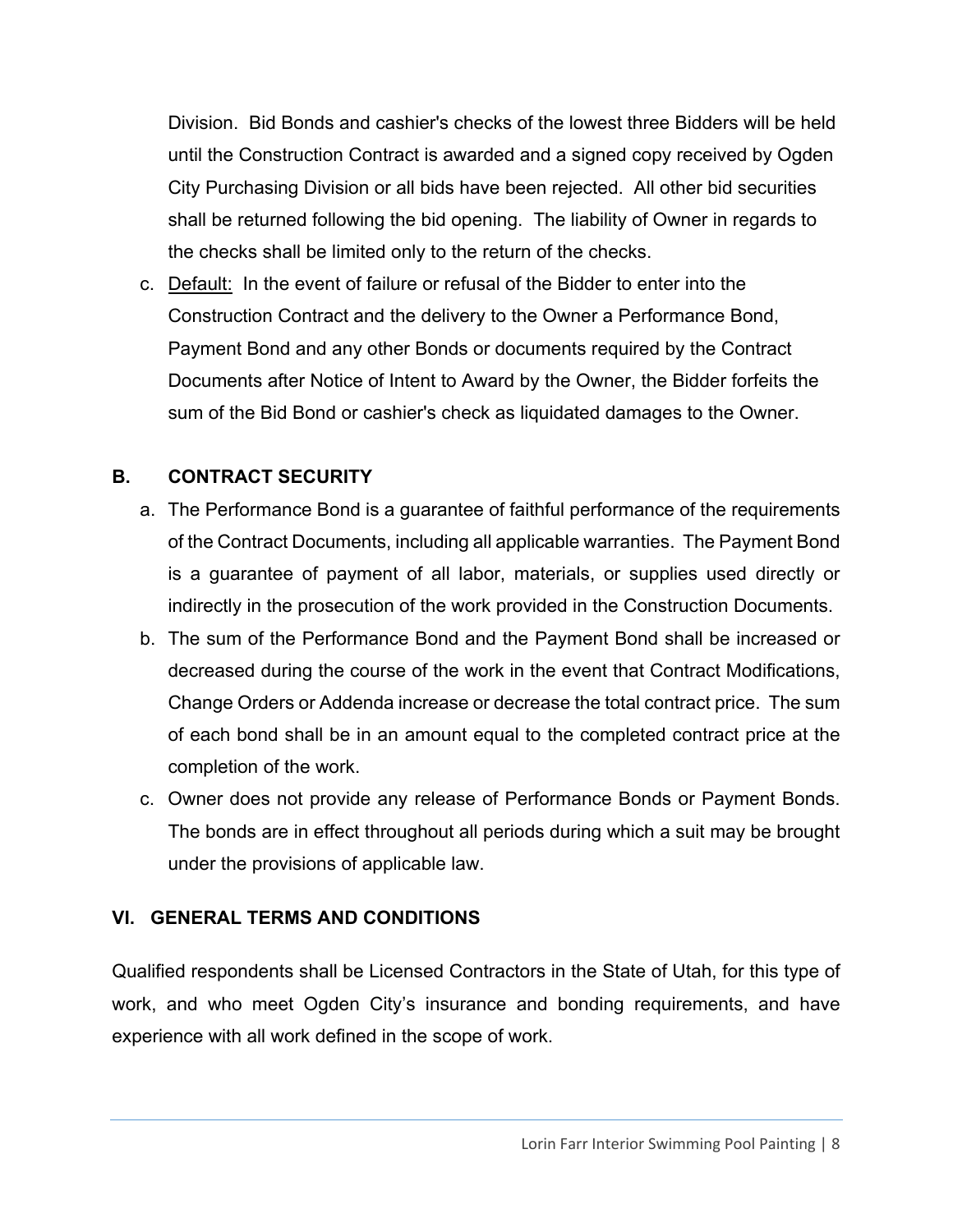For projects that are security-sensitive in nature, Ogden City reserves the right to conduct a criminal background check of each person who will be providing services in response to this Invitation to Bid. If requested, Contractor shall submit a BCI Criminal History Report dated within 30 days of response to RFP for each employee who will be on-site, that shows "Criminal History Verified" and has Arrest History attachments. Employees who have any convictions on their BCI record may be subject to further review and approval by Ogden City. Ogden City may reject any response to this RFP that involves services from a person or entity that Ogden City determines is unfit or unqualified to fulfill the requirements of this bid.

All work must meet current industry standards including all Federal, State and local rules and regulations.

The City reserves the right to request clarification of information submitted, and to request additional information from any proposer.

Ogden City will make every effort to ensure all offerors are treated fairly and equally throughout the entire advertisement, review and selection process. The procedures established herein are designed to give all parties reasonable access to the same basic information.

Cost of Developing Proposals - All costs related to the preparation of proposals and any related activities are the sole responsibility of the offeror. Ogden City assumes no liability for any costs incurred by offerors throughout the entire selection process.

Proposal Ownership – Once submitted, all proposals, including attachments, supplementary materials, addenda, etc. become the property of Ogden City and will not be returned to the offeror.

Conflict of Interest – No member, officer, or employee of Ogden City, during his or her tenure shall have any interest, direct or indirect, in this contract or the proceeds thereof, except as permitted by Ogden City policy.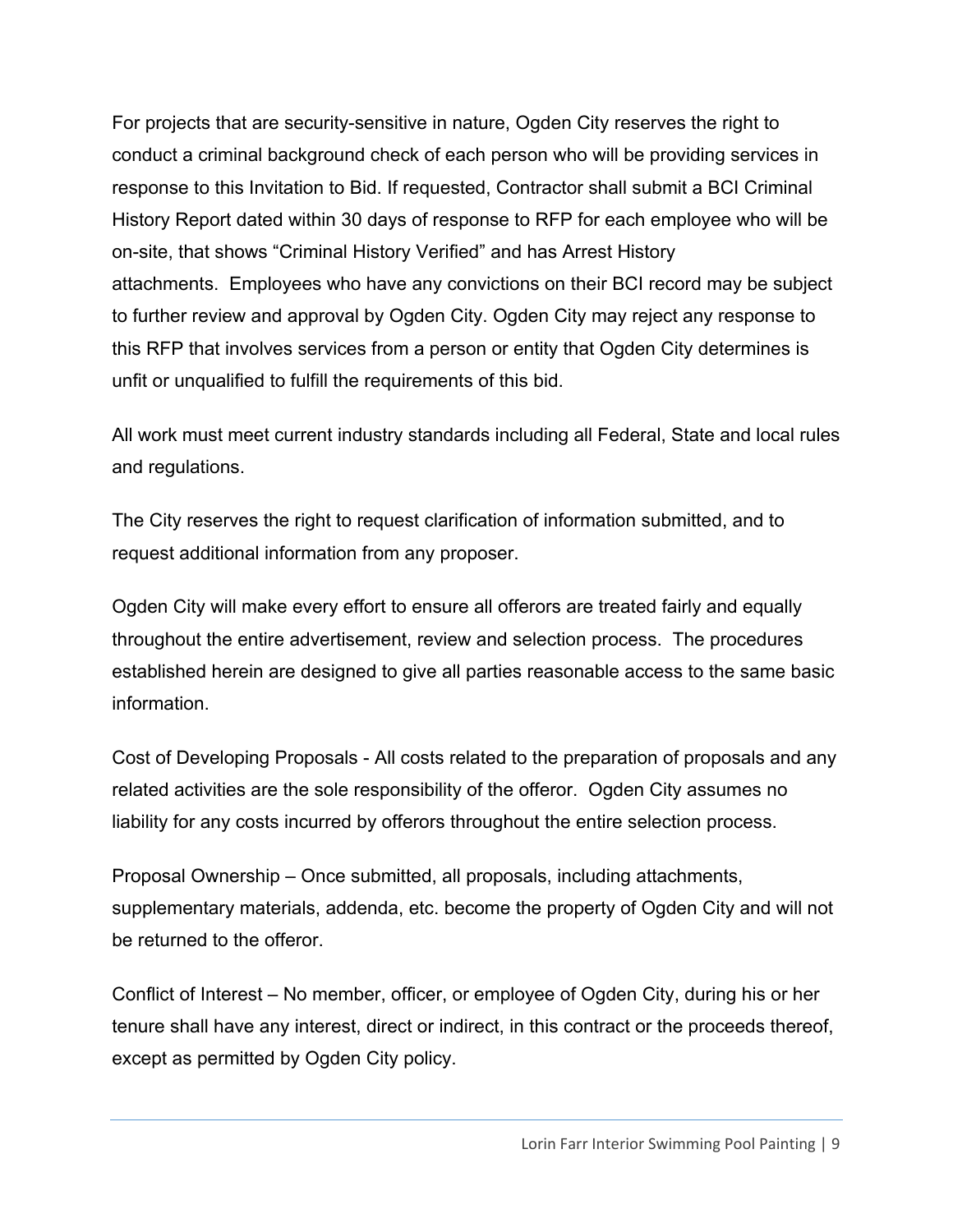Non-Collusion – The offeror guarantees the proposal is not a product of collusion with any other offeror and no effort has been made to fix the proposal price or any offeror or to fix any overhead, profit of cost estimate of any proposal price.

Ogden City reserves the right to accept or reject any submittal as it best serves convenience and/or is found to be in the best interest of the City.

Ogden City reserves the right to reject any irregular submission and reserves the right to waive any irregularity in submissions.

Ogden City encourages and welcomes bids from local, women and minority owned businesses and other disadvantaged business enterprises.

#### **VII. GOVERNING INSTRUCTIONS**

This ITB will constitute the governing document for submitting Bids and will take precedent over any oral representations.

#### **VIII. PREBID MEETING**

A mandatory pre-bid meeting will be held on **May 10, 2022, at 10 AM**. We will meet at **Lorin Farr Community Pool, located at 1691 Gramercy Ave, Ogden Utah 84401.**  Please allow at least one (1) hour for the pre-bid meeting. All contractors intending to submit a bid are **REQUIRED** to attend to obtain relevant information concerning the project.

#### **IX. SUBMITTAL & BID OPENING**

**No later than 2 PM, May 19, 2022,** firms shall submit two (2) copies of all documents required in one sealed envelope addressed to Ogden City's Purchasing Office.

On the envelope, indicate your firm's name and the "Lorrin Farr Interior Swimming Pool Painting.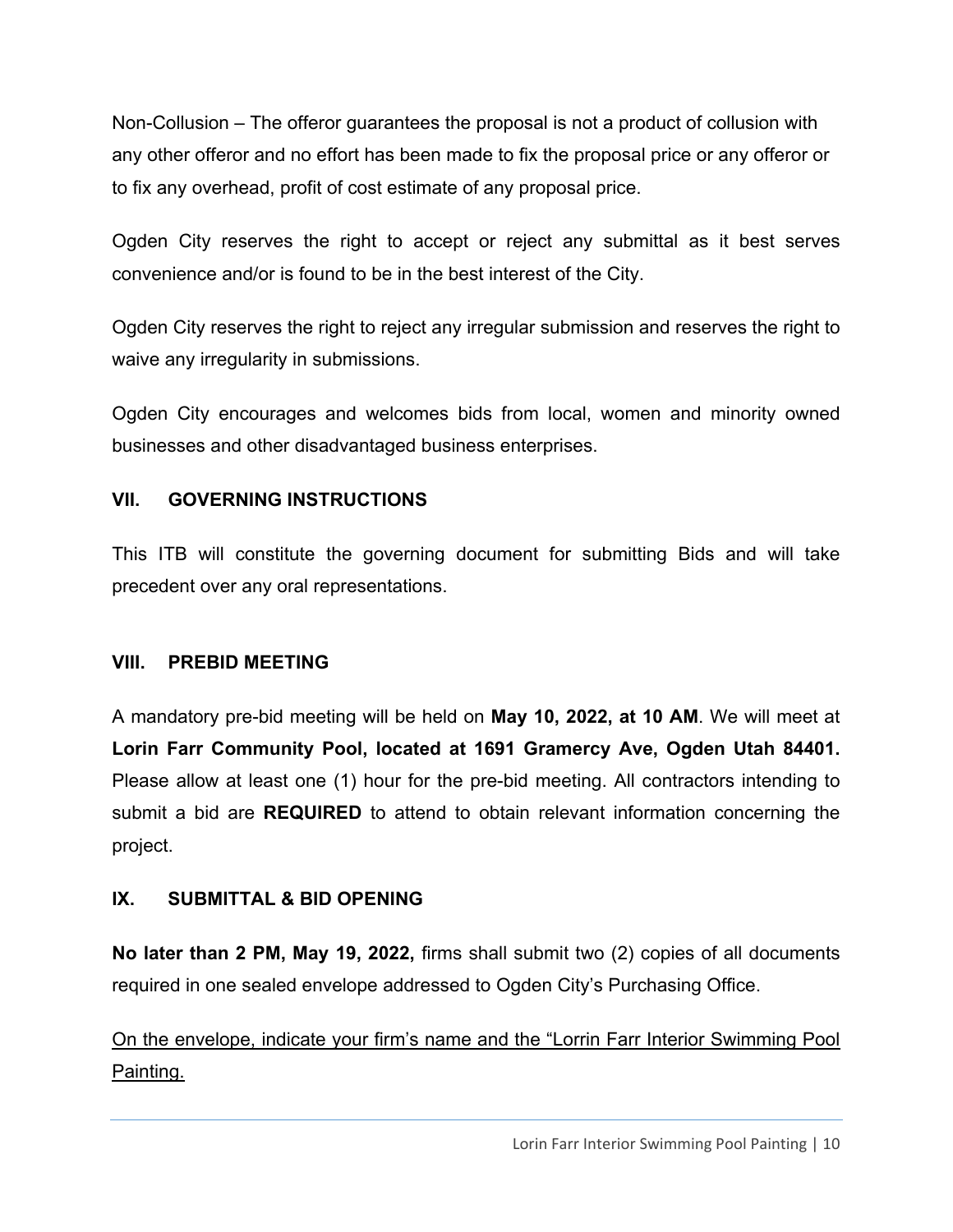If the bid is submitted by mail or other delivery service, it must be addressed to the Purchasing Office, 2549 Washington Blvd, Suite 510, Ogden UT 84401. It must be received prior to the submission deadline.

The bid may also be hand-carried to the 1st Floor Information Desk (west entrance of the Municipal Building) at the same address.

No facsimile or email transmittals will be accepted.

City offices are closed on holidays.

It is the sole responsibility of those responding to this Invitation to Bid to ensure that their submittal is made to the correct location and in compliance with the stated date and time.

### **LATE BIDS WILL NOT BE ACCEPTED.**

Shortly after the deadline, bids will be opened and read aloud in the  $7<sup>th</sup>$  Floor Conference Room of the Municipal Building located at 2549 Washington Blvd, Ogden UT 84401.

#### **X. CONTACT INFORMATION**

For any questions related to this RFP, please contact the Ogden City Purchasing Office via email purchasing@ogdencity.com or at (801) 629-8742.

The question-and-answer period ends at 3 PM on May 16, 2022.

Please check the City's Purchasing webpage for any published Q&A or Addenda document(s) that might have already addressed your questions or concerns https://www.ogdencity.com/264/Purchasing.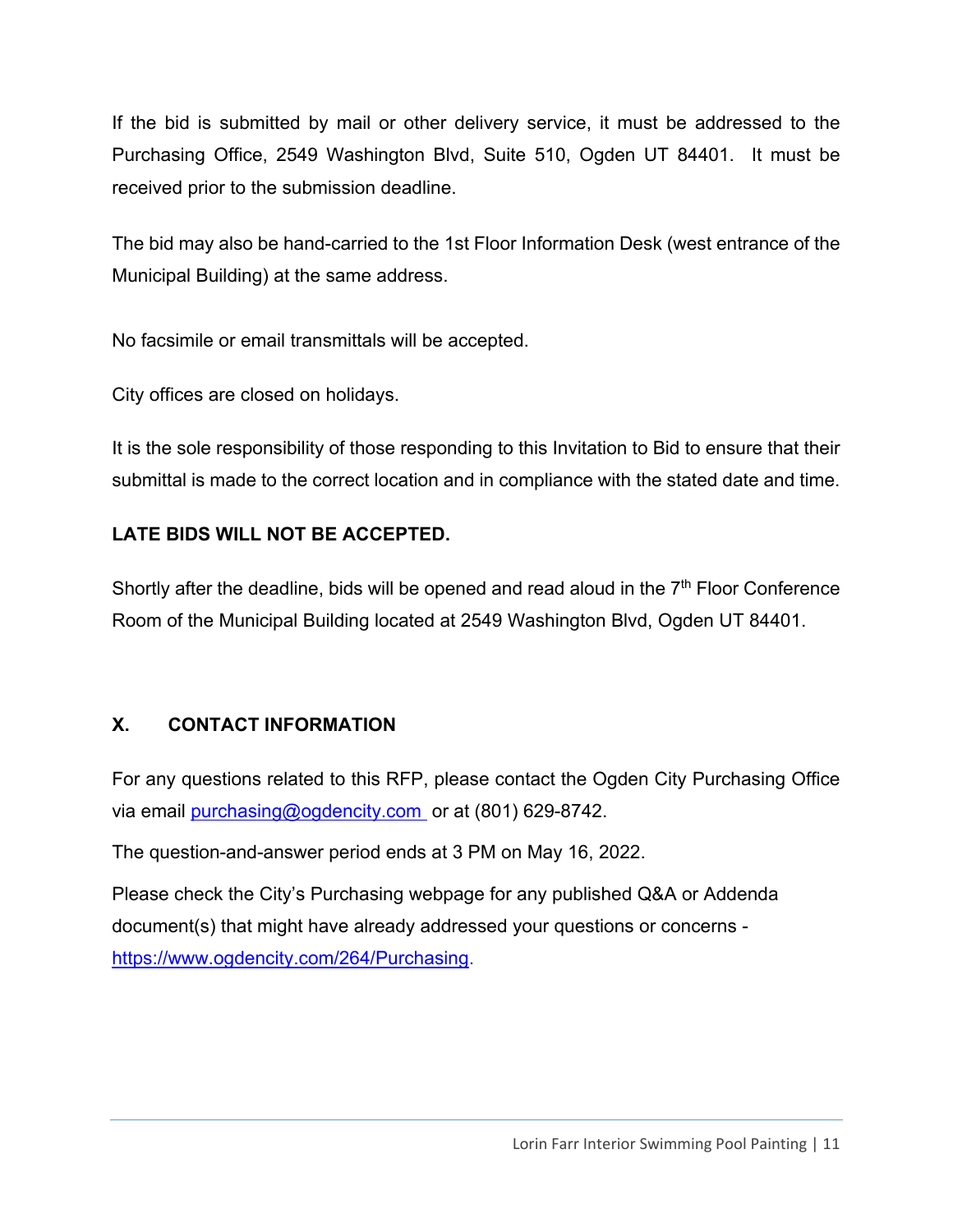## **EXHIBIT A**

## **SCOPE OF WORK**

- 1. Remove existing paint without damaging the plaster under the paint Two (2) coats of existing paint is on the plaster that was applied in 2021
- 2. Clean and prep the plaster for paint
- 3. Apply **Rumnuc** paint following manufactures guidelines
- 4. Apply grit to the bottom of and all entry points of the pool
- 5. Supply all needed equipment and products for the project
- 6. Cleanup after project is complete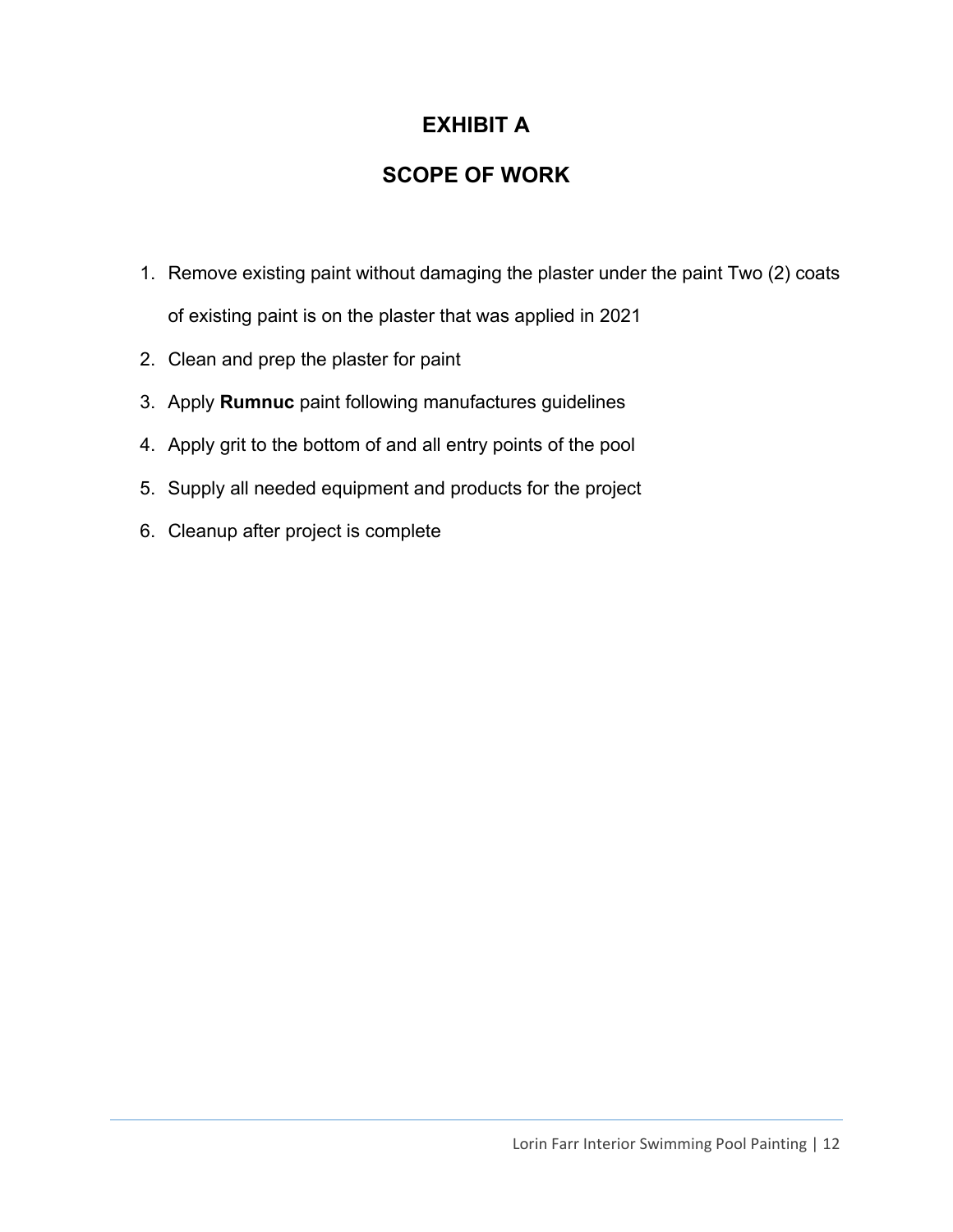## **EXHIBIT B OGDEN CITY CORPORATION**

## **CONTRACTOR INFORMATION SHEET**

| Α. |                                                                                                                              |         | Business name: _________________________________Year Est. _____________ |                     |  |  |
|----|------------------------------------------------------------------------------------------------------------------------------|---------|-------------------------------------------------------------------------|---------------------|--|--|
|    |                                                                                                                              |         |                                                                         |                     |  |  |
|    |                                                                                                                              |         |                                                                         |                     |  |  |
|    | Business Tel.: ______________ FAX: ____________ Mobile Tel.: ______________                                                  |         |                                                                         |                     |  |  |
|    | Federal I.D. # $\overline{\phantom{a}}$                                                                                      |         |                                                                         |                     |  |  |
|    | If you do not have a federal I.D. #, please list your Social Security Number:                                                |         |                                                                         |                     |  |  |
|    | the control of the control of the control of the control of the control of the control of<br>Attach a completed IRS W9 Form. |         |                                                                         |                     |  |  |
|    | State Contractor License # ________________________;                                                                         |         |                                                                         |                     |  |  |
|    | Attach a copy of your current Utah construction contractor's license.                                                        |         |                                                                         |                     |  |  |
| В. | List at least three (3) recent clients who can attest to the quality of your work:                                           |         |                                                                         |                     |  |  |
|    | <b>Name</b>                                                                                                                  | Address |                                                                         | <b>Phone Number</b> |  |  |
|    |                                                                                                                              |         |                                                                         |                     |  |  |
|    |                                                                                                                              |         |                                                                         |                     |  |  |
| C. | Number of full-time employees: _______ Number of part-time employees ______                                                  |         |                                                                         |                     |  |  |

Lorin Farr Interior Swimming Pool Painting | 13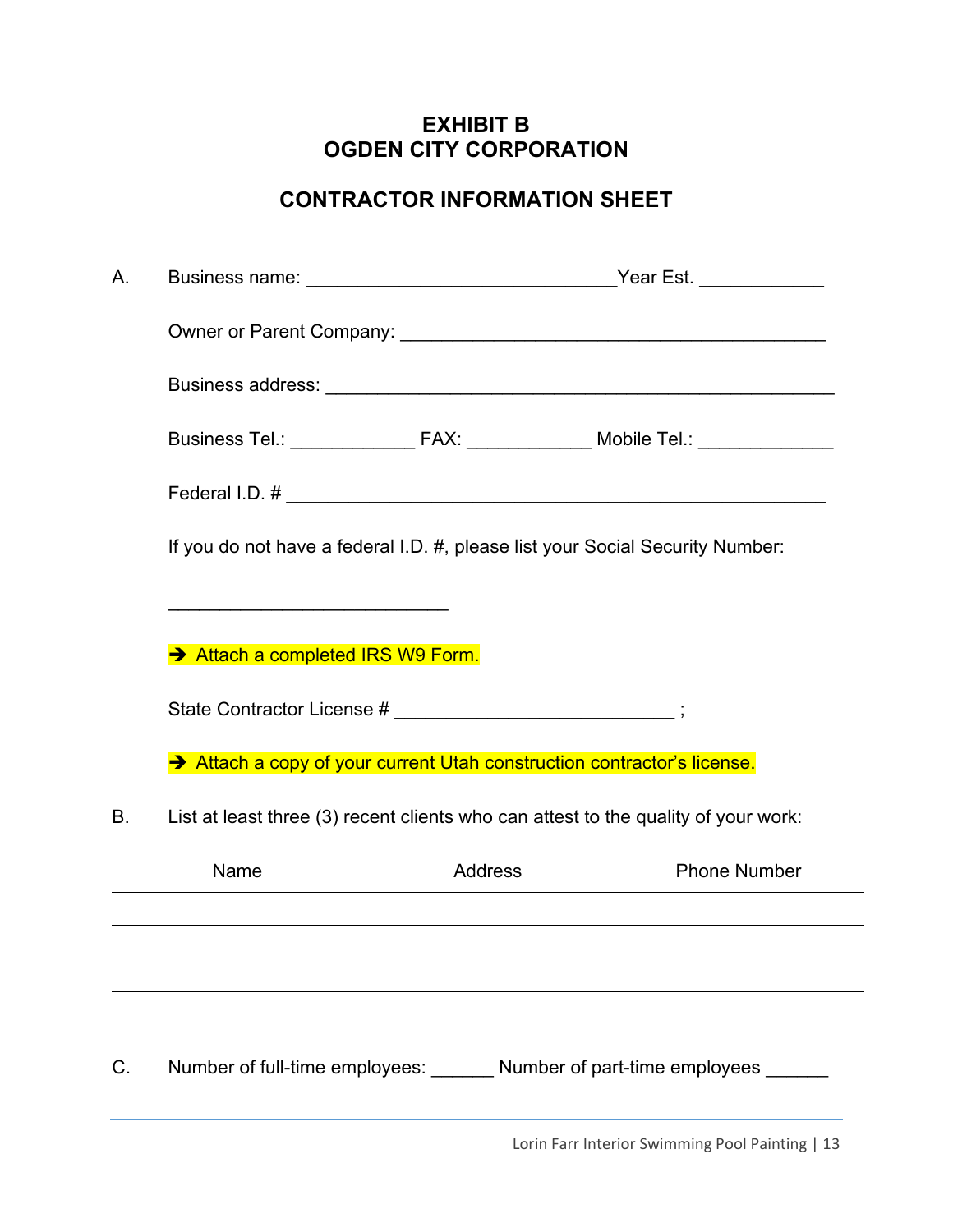F. Who in your organization is authorized to sign legal documents, pick up checks and sign bids:

| Nа<br>----- | <br>. |
|-------------|-------|
|-------------|-------|

G. Limits of your insurance coverage:

Automobile: \_\_\_\_\_\_\_\_\_\_\_\_\_\_\_\_\_\_\_\_\_\_\_\_\_\_\_\_\_\_\_\_\_\_\_\_\_\_\_\_\_\_\_\_\_\_\_\_\_\_\_\_\_\_

Workman's Compensation: \_\_\_\_\_\_\_\_\_\_\_\_\_\_\_\_\_\_\_\_\_\_\_\_\_\_\_\_\_\_\_\_\_\_\_\_\_\_\_\_\_\_

Attach a copy of certificate of insurance.

**I certify the above information is true and complete. I authorize Ogden City to verify any information provided in this application.** 

 $\mathcal{L}_\text{max}$  , and the set of the set of the set of the set of the set of the set of the set of the set of the set of the set of the set of the set of the set of the set of the set of the set of the set of the set of the

 $\mathcal{L}_\text{max}$  , and the contract of the contract of the contract of the contract of the contract of the contract of the contract of the contract of the contract of the contract of the contract of the contract of the contr

 $\overline{\phantom{a}}$  , and the set of the set of the set of the set of the set of the set of the set of the set of the set of the set of the set of the set of the set of the set of the set of the set of the set of the set of the s

Name & Title**:** 

Authorized Signature:

Date:

Lorin Farr Interior Swimming Pool Painting | 14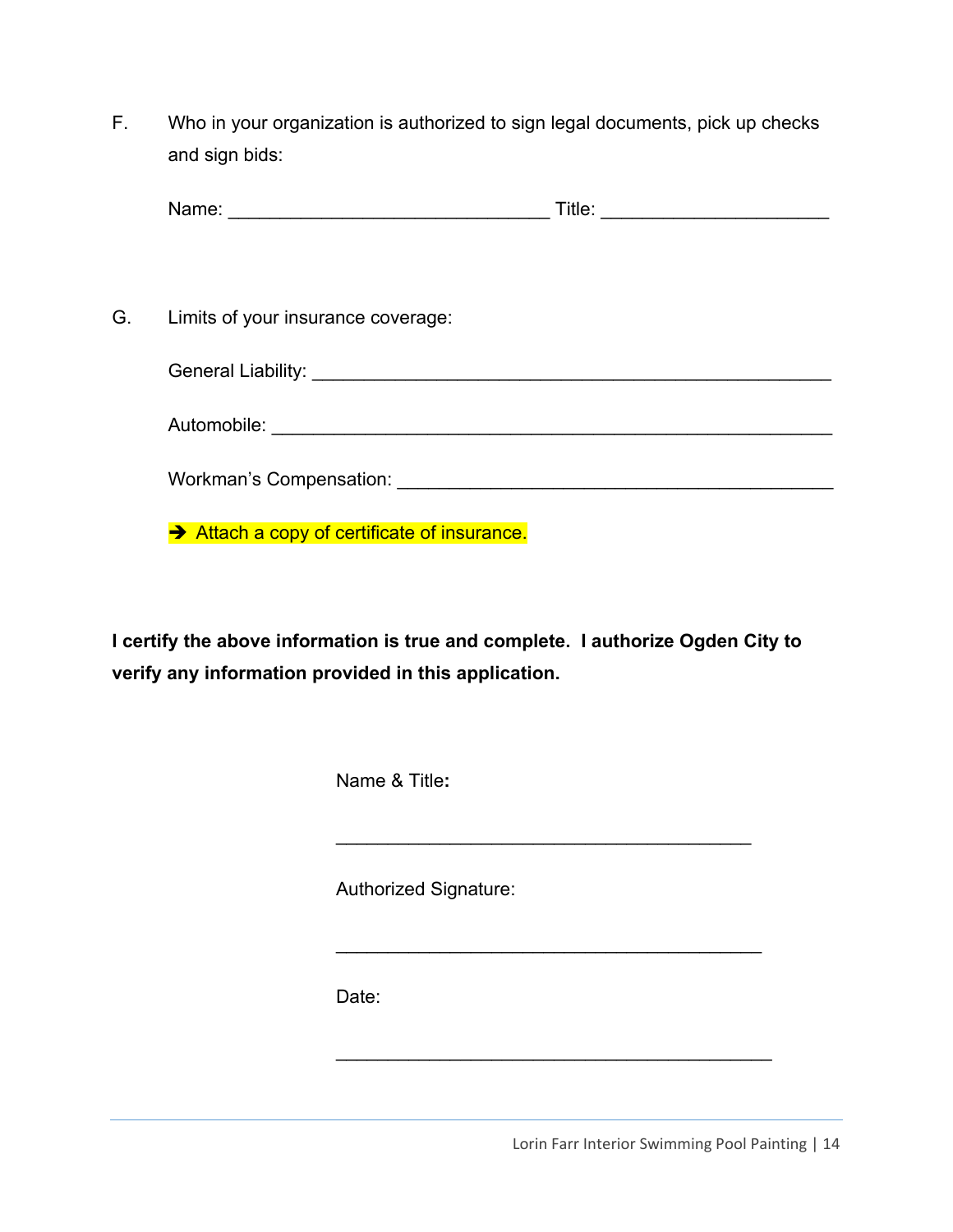## **EXHIBIT C BID FORM**

| <b>NAME OF BIDDER</b> | DATE |
|-----------------------|------|
|                       |      |

The **Project** is defined in the Invitation to Bid titled as Lorin Farr Interior Swimming Pool Painting.

For all the work described in the Invitation to Bid and shown on drawings and/or specification, I/we agree to perform for the total sum below to include 100% Performance Bond, and Material & Payment Bond and other required Insurances.

The undersigned, in compliance with the Invitation to Bid, and having examined the information and specification provided, do hereby propose:

\_\_\_\_\_\_\_\_\_\_\_\_\_\_\_\_\_\_\_\_\_\_\_\_\_\_\_\_\_\_\_\_\_\_\_\_\_\_\_\_\_\_\_\_\_\_\_\_\_\_\_\_\_\_\_\_\_\_\_\_\_Dollars

| \$ |  |  |
|----|--|--|
|    |  |  |
|    |  |  |

Include with this document:

\_\_\_\_ 5% Bid Bond

This bid shall remain in effect for 45 days after bid-opening.

\_\_\_\_\_\_\_\_\_\_\_\_\_\_\_\_\_\_\_\_\_\_\_\_\_\_\_\_\_\_\_\_\_\_\_\_

 $\mathcal{L}_\text{max}$  , and the set of the set of the set of the set of the set of the set of the set of the set of the set of the set of the set of the set of the set of the set of the set of the set of the set of the set of the

#### **Respectfully submitted, The Contract Contract Seal (If a corporation)**

\_\_\_\_\_\_\_\_\_\_\_\_\_\_\_\_\_\_\_\_\_\_\_\_\_\_\_\_\_\_\_\_\_\_\_\_ Name of Bidder

Address

Authorized Signature